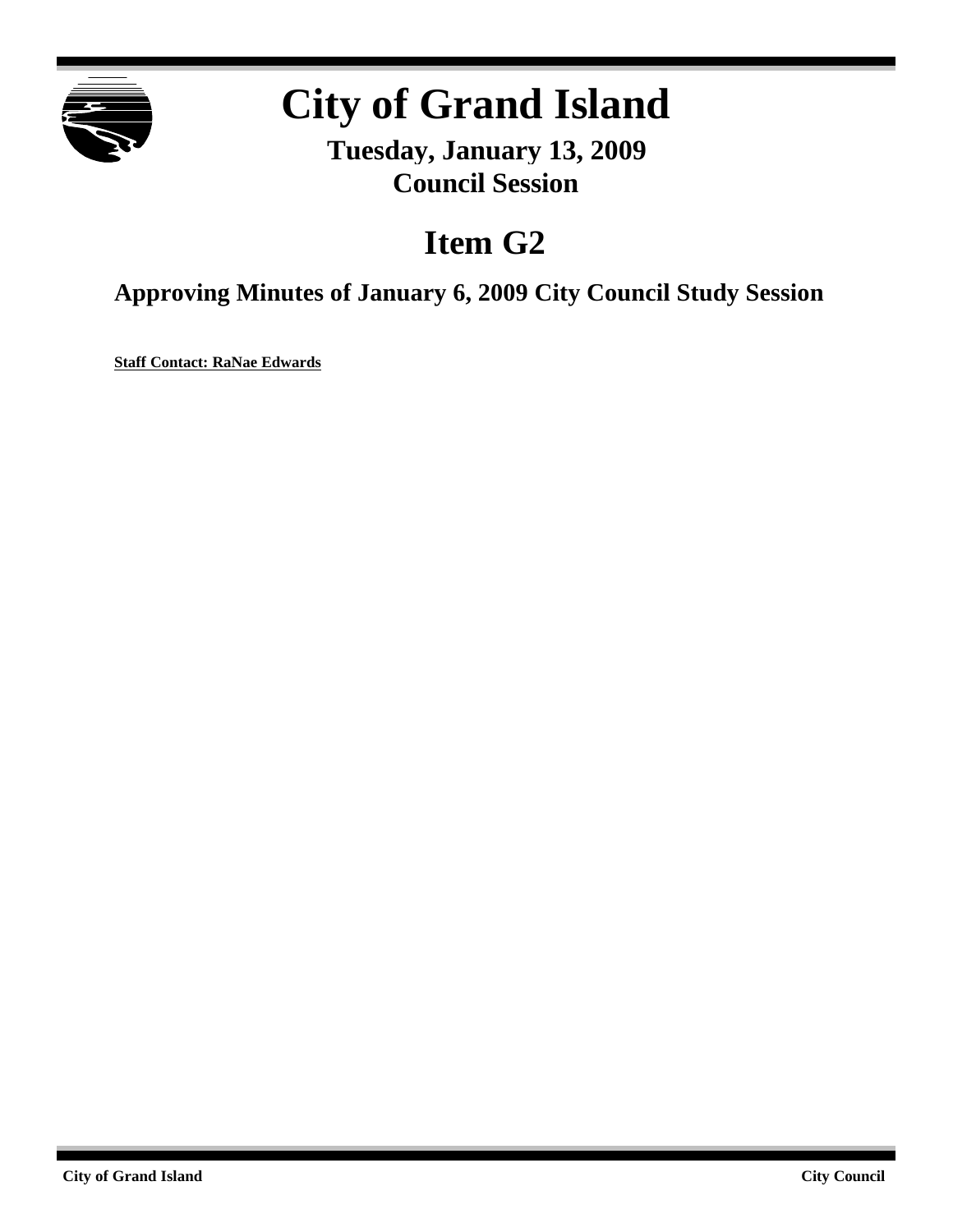## CITY OF GRAND ISLAND, NEBRASKA

## MINUTES OF CITY COUNCIL STUDY SESSION January 6, 2009

Pursuant to due call and notice thereof, a Study Session of the City Council of the City of Grand Island, Nebraska was conducted in the Council Chambers of City Hall, 100 East First Street, on January 6, 2009. Notice of the meeting was given in the *Grand Island Independent* on December 31, 2008.

Mayor Margaret Hornady called the meeting to order at 7:00 p.m. The following Councilmember's were present: Meyer, Nickerson, Zapata, Ramsey, Dugan, Carney, Haase, Gilbert, Gericke, and Niemann. The following City Officials were present: City Administrator Jeff Pederson, Deputy City Clerk Paul Briseno, City Attorney Dale Shotkoski, Public Works Director Steve Riehle and Finance Director David Springer.

INVOCATION was given by Mayor Margaret Hornady followed by the PLEDGE OF ALLEGIANCE.

Review of Industrial Waste Water Permitting. Steve Riehle, Public Works Director gave a PowerPoint presentation on the Waste Water Treatment Plant. Presented were the following:

- Sanitary Sewer Collection System and Waste Water Treatment Plant
- History of Grand Island's Waste Water Treatment Plant
- Discharge Permit for Grand Island Waste Water Treatment Plant
- Past Upgrades to the Grand Island Waste Water Treatment Plant
- Industrial Waste Water Permitting
- Existing Sanitary Sewer Rate Structure
- Changes to Sanitary Sewer Rates
- Historic Waste Water Flows
- Waste Water Treatment Plant Overloading
- Updated Cost-of-Service Study
- Updated Comprehensive Plan for the Waste Water Collection System and Treatment Plant
- Future Upgrades to the Grand Island Waste Water Treatment Plant
- Capacity Analysis of Grand Island's Waste Water Treatment Plant
- History of JBS Packing Plant
- Pre-Treatment System for Industrial Waste Water at JBS
- Communication and Coordination with JBS
- 1994 Industrial Waste Water Pre-Treatment Agreement between the City and JBS
- New Industrial Waste Water Pre-Treatment Agreement between the City and JBS

Discussion was held concerning sewer rates, rate structures, overloads and discharge violations from JBS Swift, and WWTP capacity and expansion.